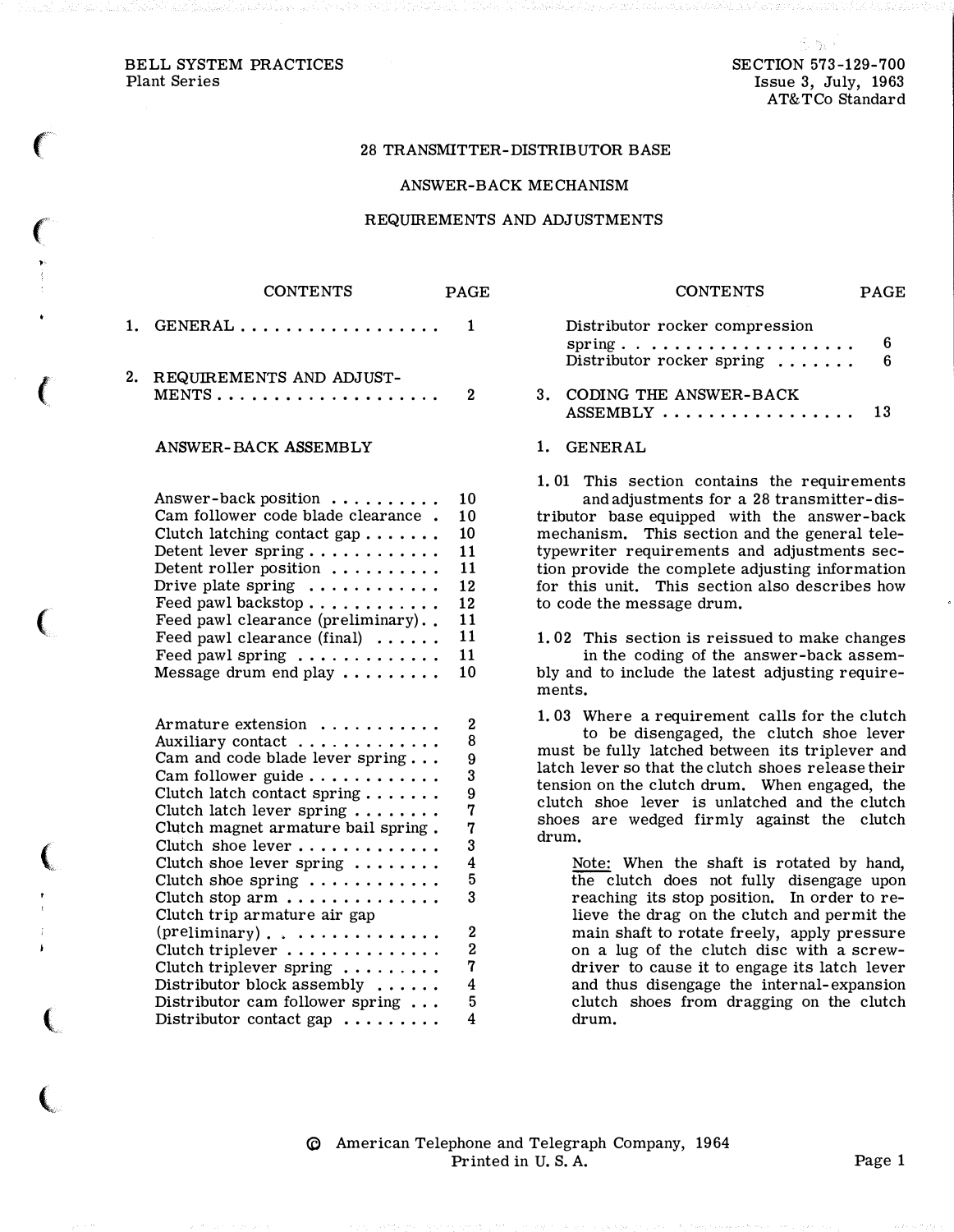# 2. REQUIREMENTS AND ADJUSTMENTS

# 2. 01 Clutch Triplever and Armature Mechanism

### CLUTCH TRIP ARMATURE AIR GAP (PRELIMINARY)

REQUIREMENT

AIR GAP BETWEEN ARMATURE AND MAGNET ASSEMBLY BRACKET: MIN. 0.004 INCH--- MAX. 0.008 INCH WHEN ARMATURE IS HELD FLUSH AGAINST MAGNET CORE.

TO ADJUST

REMOVE ARMATURE EXTENSION SPRING. LOOSEN SPRING POST AND HINGE MOUNTING SCREW AND POSITION HINGE.

NOTE: ONE SIDE OF THE ARMATURE CONTAINS A HE AVY CHROME PLATING STA MPED "c". THE "c" SIDE SHOULD FACE THE MAGNET CORE. (DC OPERATION)



·�

**)** 

)

)

.)

<u>»</u> ,,�

,,j



## CLUTCH TRIPLEVER

REQUIREMENT

CLEARANCE BETWEEN ARMATURE EXTENSION LEVER AND LATCHING SURFACES OF CLUTCH TRIPLEVER MIN. 0.020 INCH--- MAX. 0.030 INCH WHEN CLUTCH, TRIPLEVER ON HIGH PART OF CAM.

TO ADJUST

LOOSEN PLATE ADJUSTING SCREW AND PLATE MOUNTING SCREW. INSERT SCREWDRIVER IN SLOT ADJACENT TO ADJUSTING SCREW AND POSITION PLATE FOR REQUIRED CLEARANCE.

#### ARMATURE EXTENSION

#### REQUIREMENT

CLEARANCE BETWEEN ARMATURE EXTENSION LEVER AND CLUTCH TRIPLEVER

MIN. 0.030 INCH --- MAX. 0.040 INCH WHEN CLUTCH TRIPLEVER IS ON HIGH PART OF CAM AND ARMATURE IS FLUSH AGAINST CORE (PLAY TAKEN UP WITH SPRING).



TO ADJUST

LOOSEN BRACKET MOUNTING SCREW AND BRACKET ADJUSTING SCREW AND INSERT SCREWDRIVER INTO SLOT BELOW ADJUSTING SCREW, AND ADJUST BRACKET.

./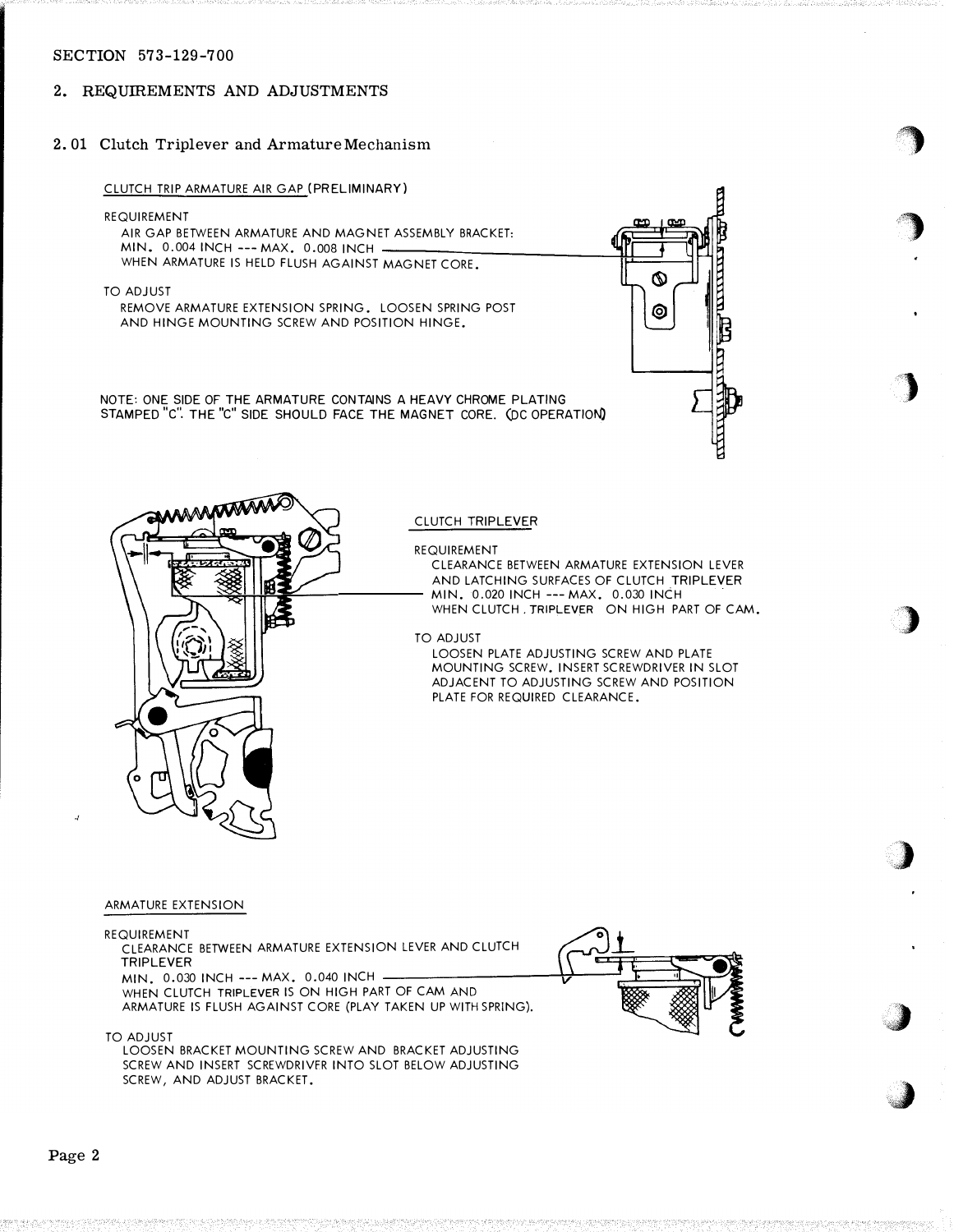## 2. 02 Clutch Stop Arm, Clutch Shoe Lever, and Cam Follower Guide

CLUTCH TRIP CLAMPING SCREW

#### CLUTCH STOP ARM

#### REQUIREMENT

for the property of the property of

ko korpozati mana za navna korpoz

WITH CLUTCH TRIP LEVER IN LATCHED POSITION, CLUTCH LEVER SHALL FULLY ENGAGE CLUTCH SHOE LEVER.

TO ADJUST

WITH CLUTCH IN STOP POSITION, LOOSEN CLUTCH TRIP CLAMPING SCREW AND ADJUST CLUTCH STOP LEVER TO OBTAIN FULL BITE WITH CLUTCH SHOE LEVER.

NOTE: WHEN ARMATURE IS IN ATTRACTED POSITION, CLUTCH STOP ARM SHOULD CLEAR STOP LEVER AND STOP LUG BY AT LEAST SOME CLEARANCE.

# CLUTCH SHOE LEVER



### REQUIREMENT CLEARANCE BETWEEN CLUTCH SHOE LEVER AND EXTENSION MIN. 0.055 INCH ---MAX. 0.085 INCH

GREATER WHEN CLUTCH IS ENGAGED THAN WHEN DISENGAGED.

TO ADJUST

LOOSEN TWO CLAMP SCREWS IN CLUTCH DISK. ROTATE ADJUSTING DISK TO OBTAIN PROPER CLEARANCE.

NOTE: AFTER ABOVE ADJUSTMENT IS MADE DISENGAGE CLUTCH AND ROTATE DRUM IN NORMAL ROTATION TO MAKE CERTAIN IT DOES NOT DRAG ON SHOES. IF DRUM DRAGS, REfiNE ADJUSTMENT.



#### CAM FOLLOWER GUIDE

REQUIREMENT

CAM FOLLOWER GUIDE ORIENTED SO CENTER CAM FOLLOWER IS FULLY ON CAM WHEN FOLLOWER IS MOVED SIDEWAYS IN GUIDE SLOT. OTHERS MUST HAVE AT LEAST 75% BITE WHEN MOVED IN EITHER DIRECTION, AND BE FREE IN THEIR GUIDE SLOTS.

TO ADJUST

POSITION CAM FOLLOWER GUIDE WITH ITS MOUNTlNG SCREWS LOOSENED. AFTER TIGHTENING,CHECK FOR FREENESS.

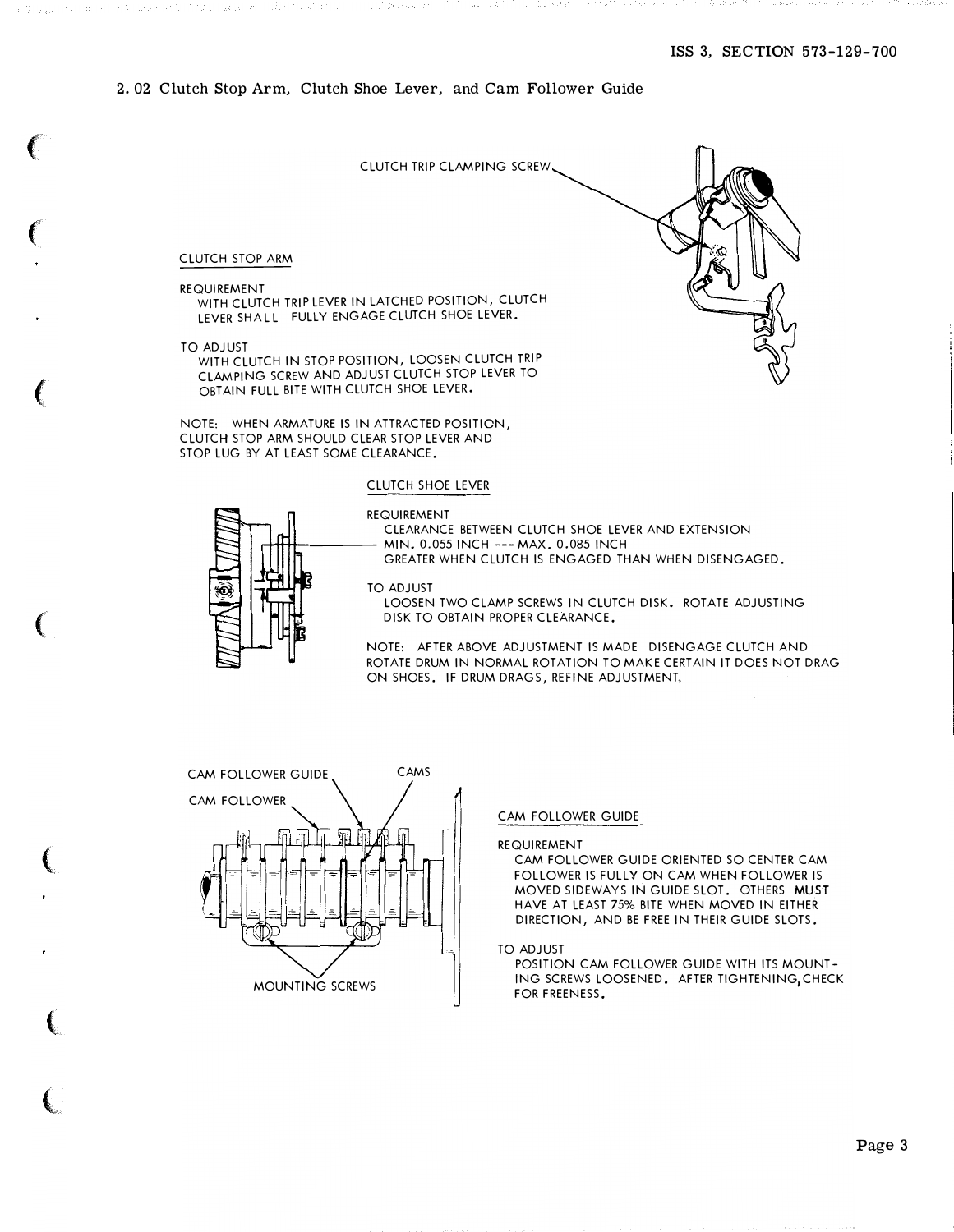2. 03 Distributor Block Assembly, Distributor Contact Gap, and Clutch Shoe Lever Spring

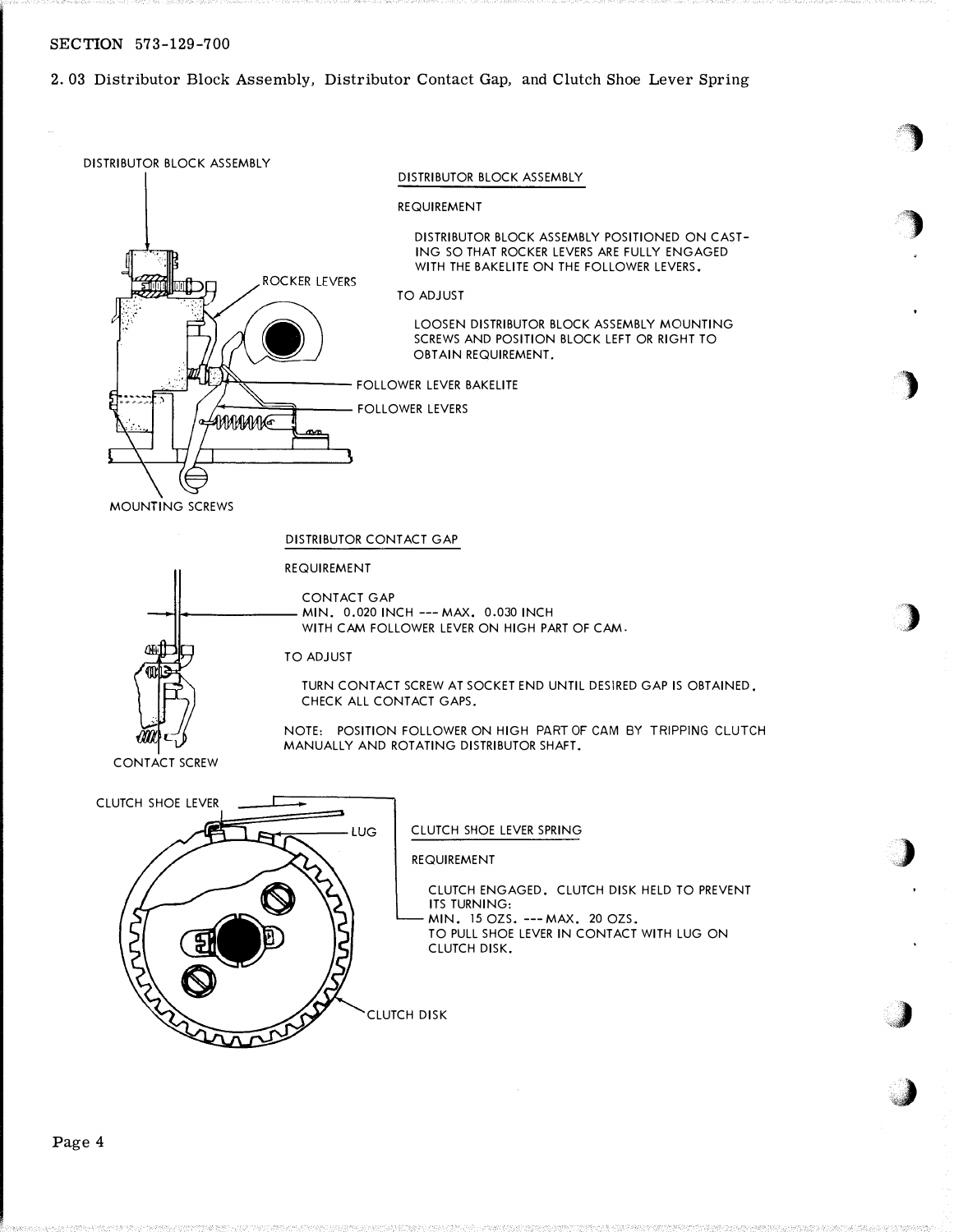# ISS 3, SECTION 573-129-700

# 2. 04 Clutch Shoe and Distributor Cam Follower Springs

NOTE AS IT REQUIRES REMOVAL OF CLUTCH FROM SHAFT, THIS SPRING TENSION SHOULD NOT BE CHECKED UNLESS THERE IS GOOD REASON TO SUSPECT THAT IT WILL NOT MEET ITS REQUIREMENT.



## CLUTCH SHOE SPRING

REQUIREMENT CLUTCH DRUM REMOVED MIN. 3 OZS. --- MAX. 5 OZS.<br>TO START PRIMARY SHOE MOVIE<br>SECONDARY SHOE. TO START PRIMARY SHOE MOVING AWAY FROM SECONDARY SHOE.

#### DISTRIBUTOR CAM FOLLOWER SPRING

REQUIREMENT

 $\epsilon$ 

 $\left($ 

 $\big($ 

 $\left($ 

(

 $\big($ 

 $\boldsymbol{\epsilon}$ 

DISTRIBUTOR BLOCK REMOVED. MIN. 1/2 OZ. --- MAX. 1-1/2 OZS.-TO START CAM FOLLOWER LEVER MOVING WHEN LEVER IS ON HIGH PART OF CAM,

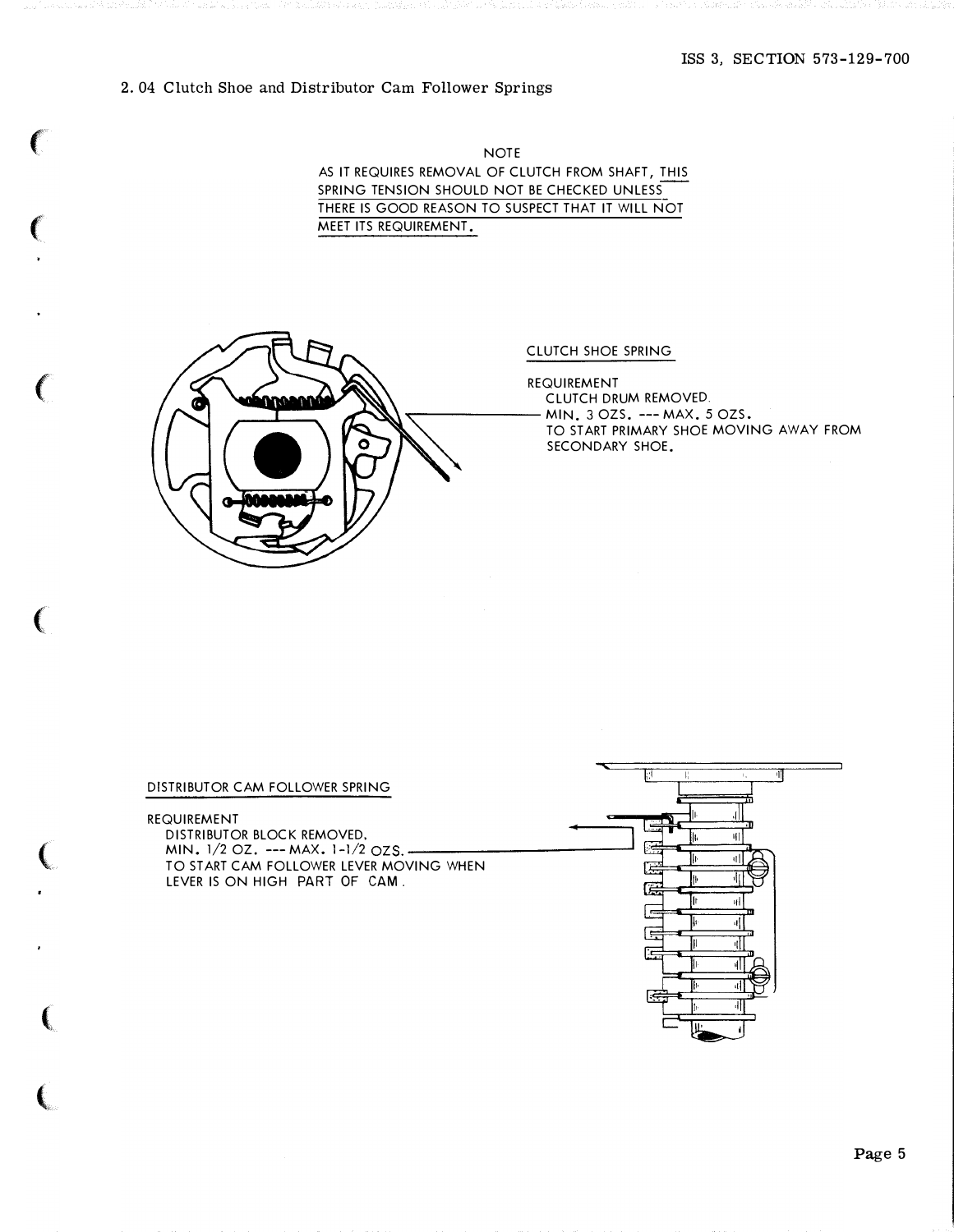# 2. 05 Distributor Rocker and Compression Springs

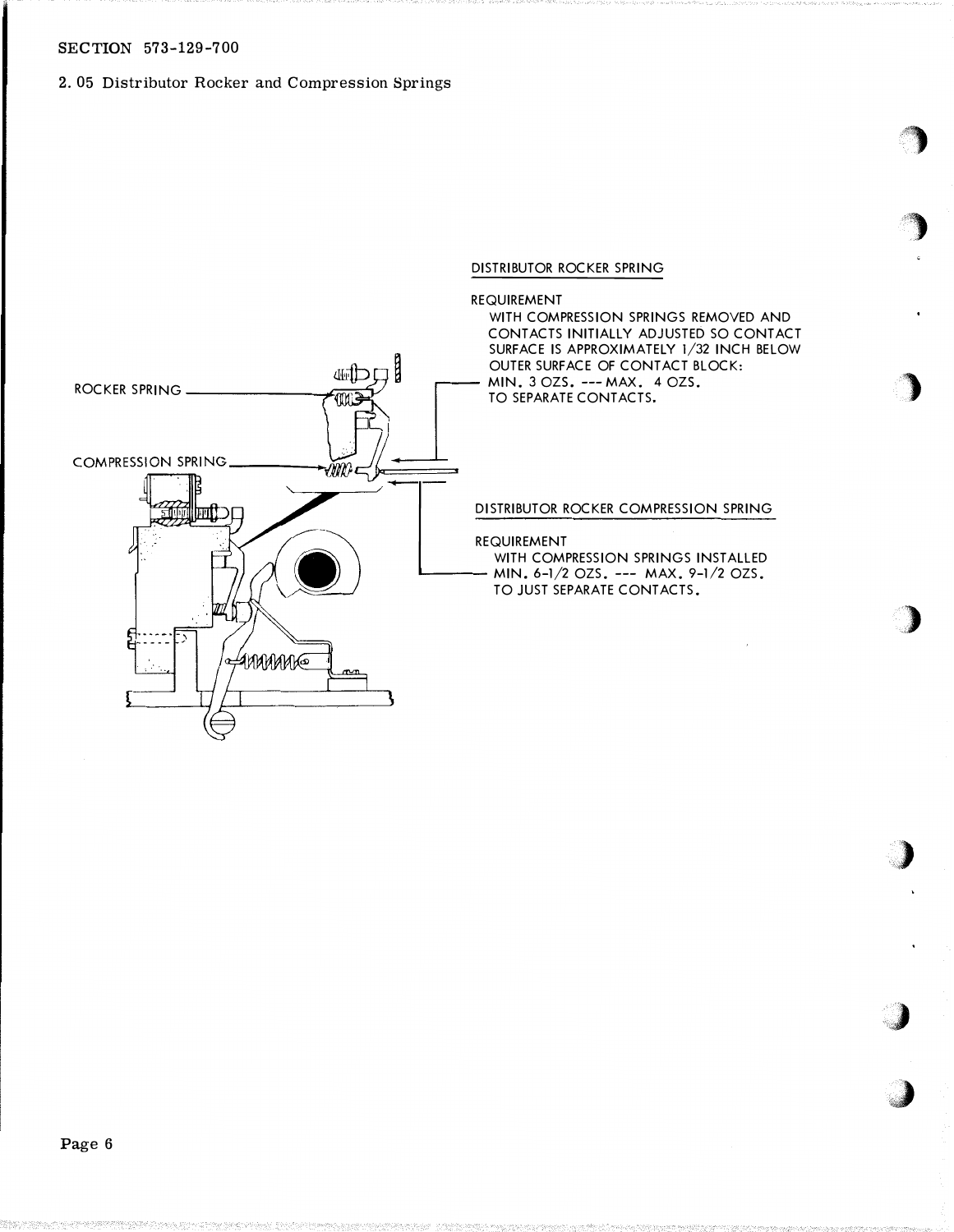2. 06 Clutch Latch Lever, Trip Lever, and Magnet Armature Bail Springs



# CLUTCH LATCH LEVER SPRING

trust specifically research

 $\epsilon$ 

 $\big($ 

 $\left(\begin{array}{c} 0 \\ 0 \end{array}\right)$ 

(

 $\big($ 

(

(

REQUIREMENT CLUTCH LATCH LEVER ON LOW OF CLUTCH DISK (BUT NOT LATCHED) MIN. 2-1/2 OZS. ---MAX. 4-1/2 OZS. TO START LATCH LEVER MOVING.



REQUIREMENT CLUTCH TRIPPED AND ARMATURE HELD AGAINST MAG-NET CORE MIN. 2 OZS. --- MAX. 3-1/2 OZS. TO START TRIPLEVER MOVING.



#### CLUTCH MAGNET ARMATURE BAIL SPRING

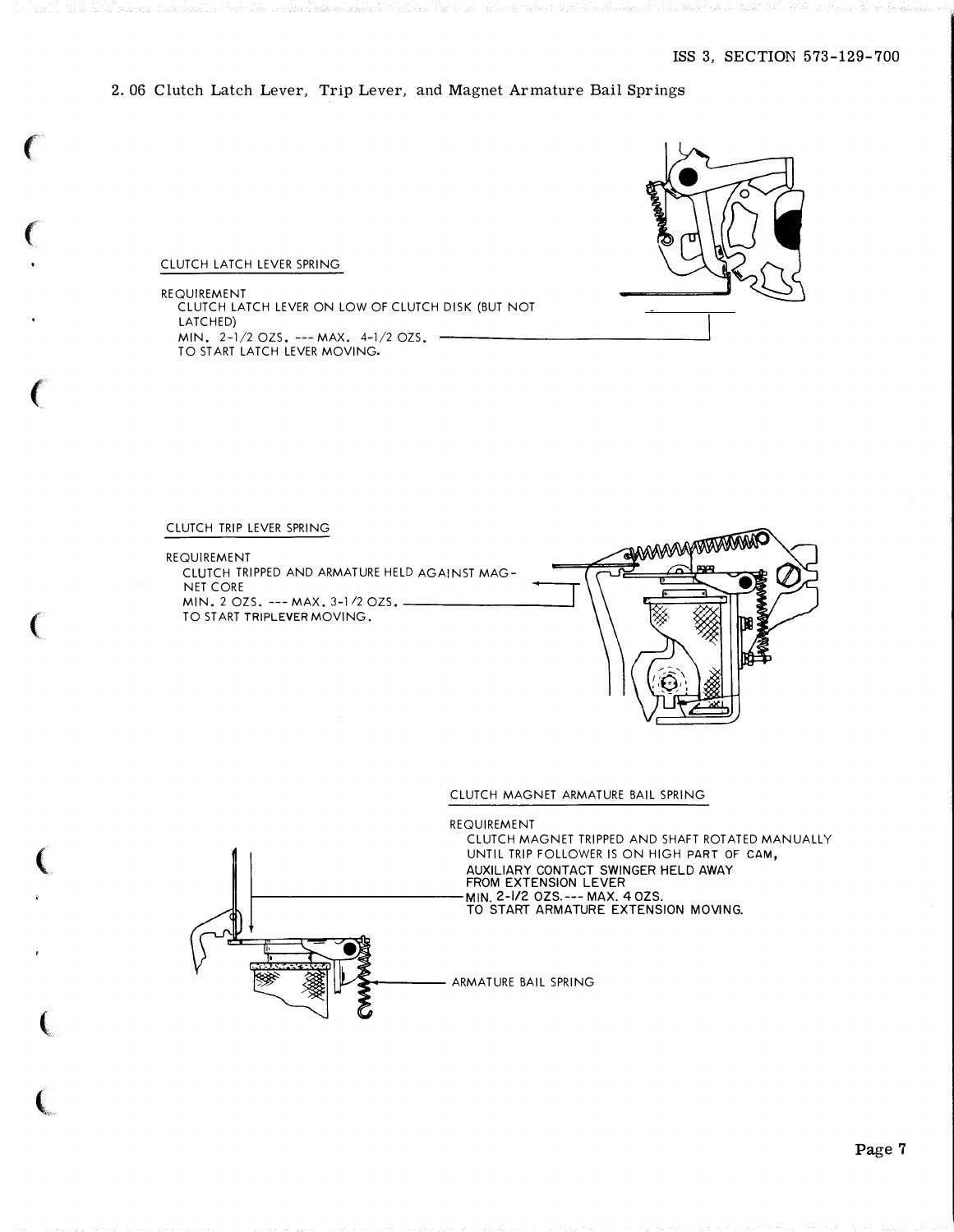# 2.07 Auxiliary Contact (TWX)



�>

 $\sim$ 

. .}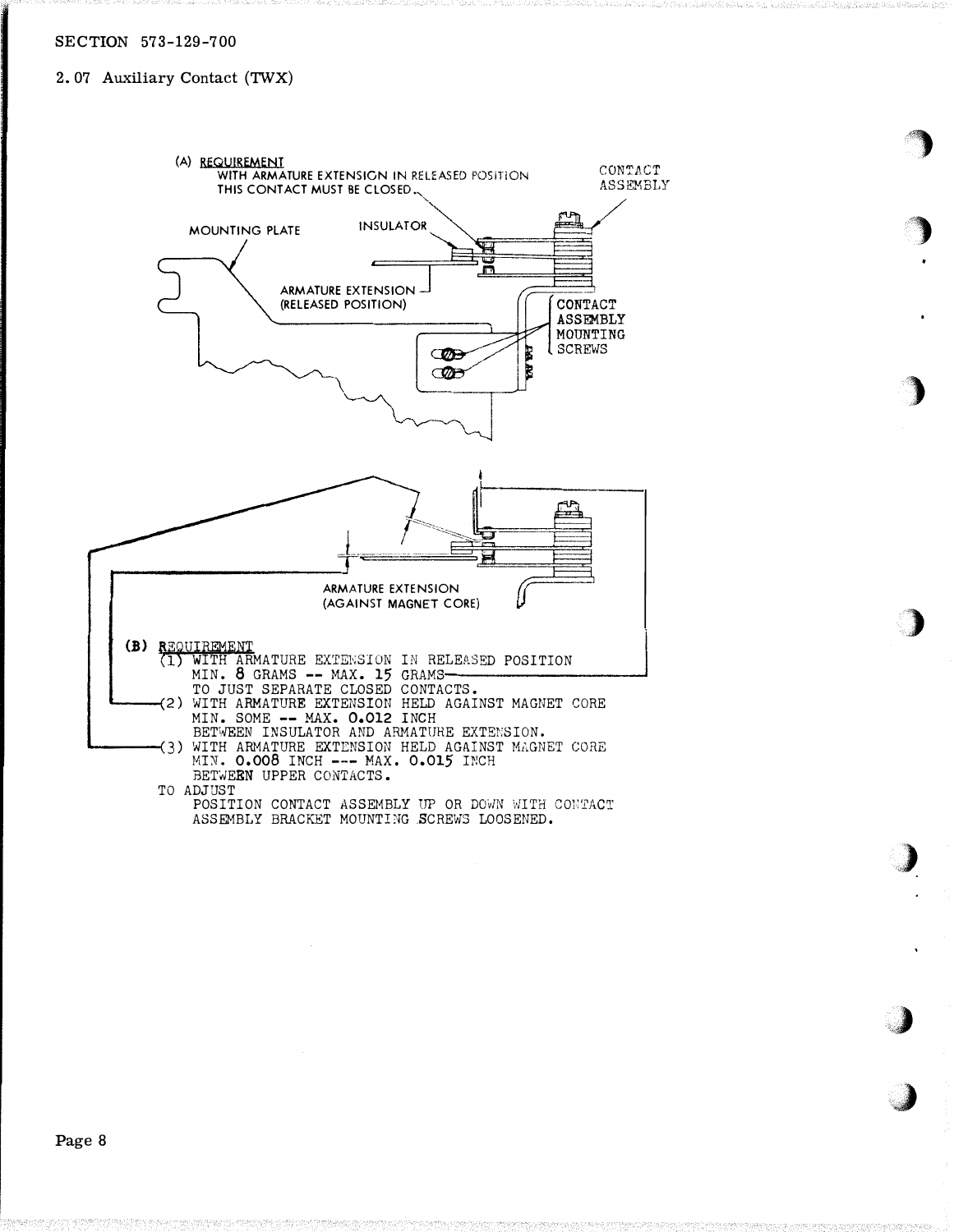# 2. 08 Clutch Latch Contact and Cam and Code Blade Lever Springs (TWX)

 $\epsilon$ 

 $\epsilon$ 

(

 $\big($ 

(

 $\left($ 

 $\big($ 

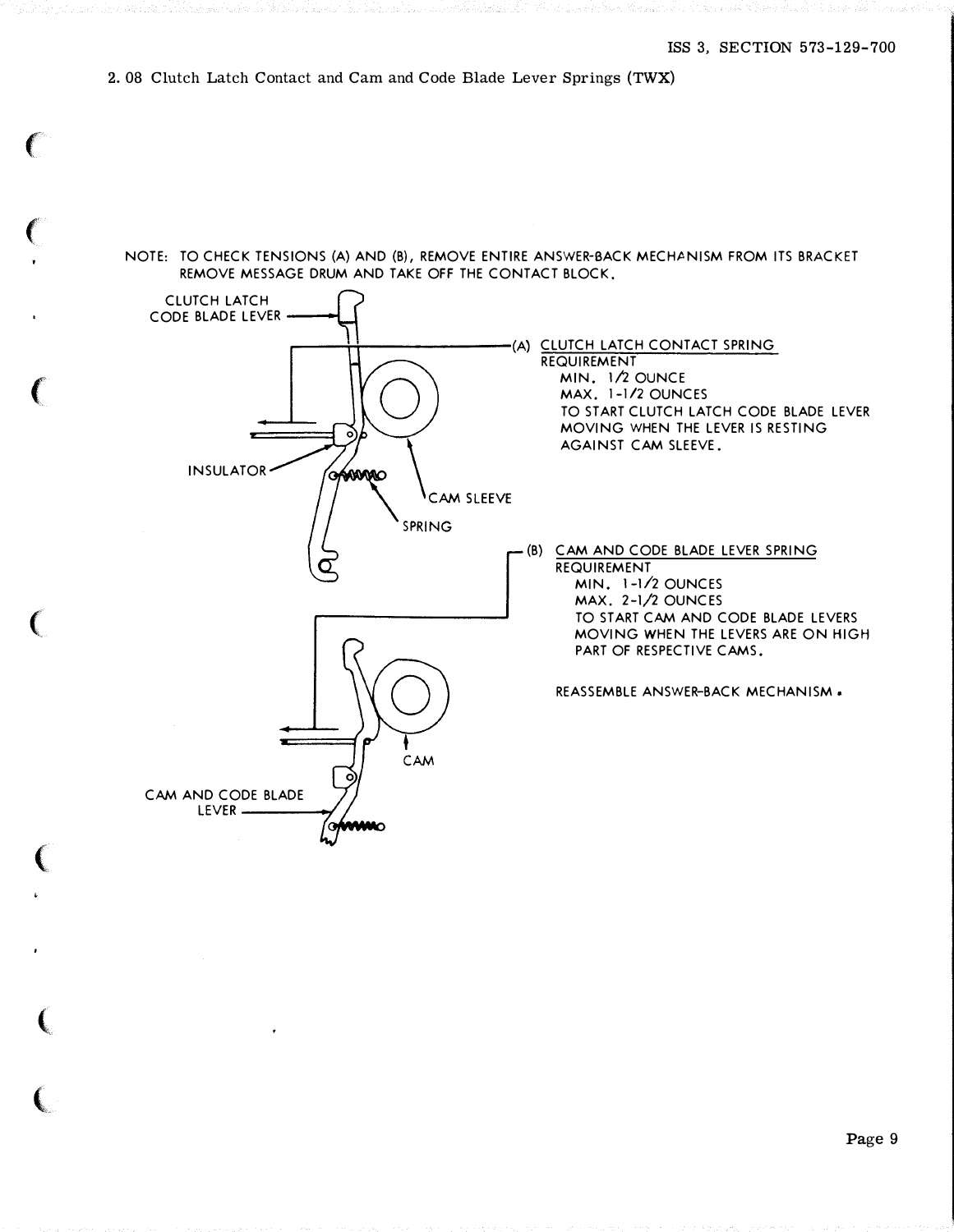# 2. 09 Answer-back Assembly



 $\bigcirc$ 

**designation** 

)

)

)

.,)

 $\cdot$  .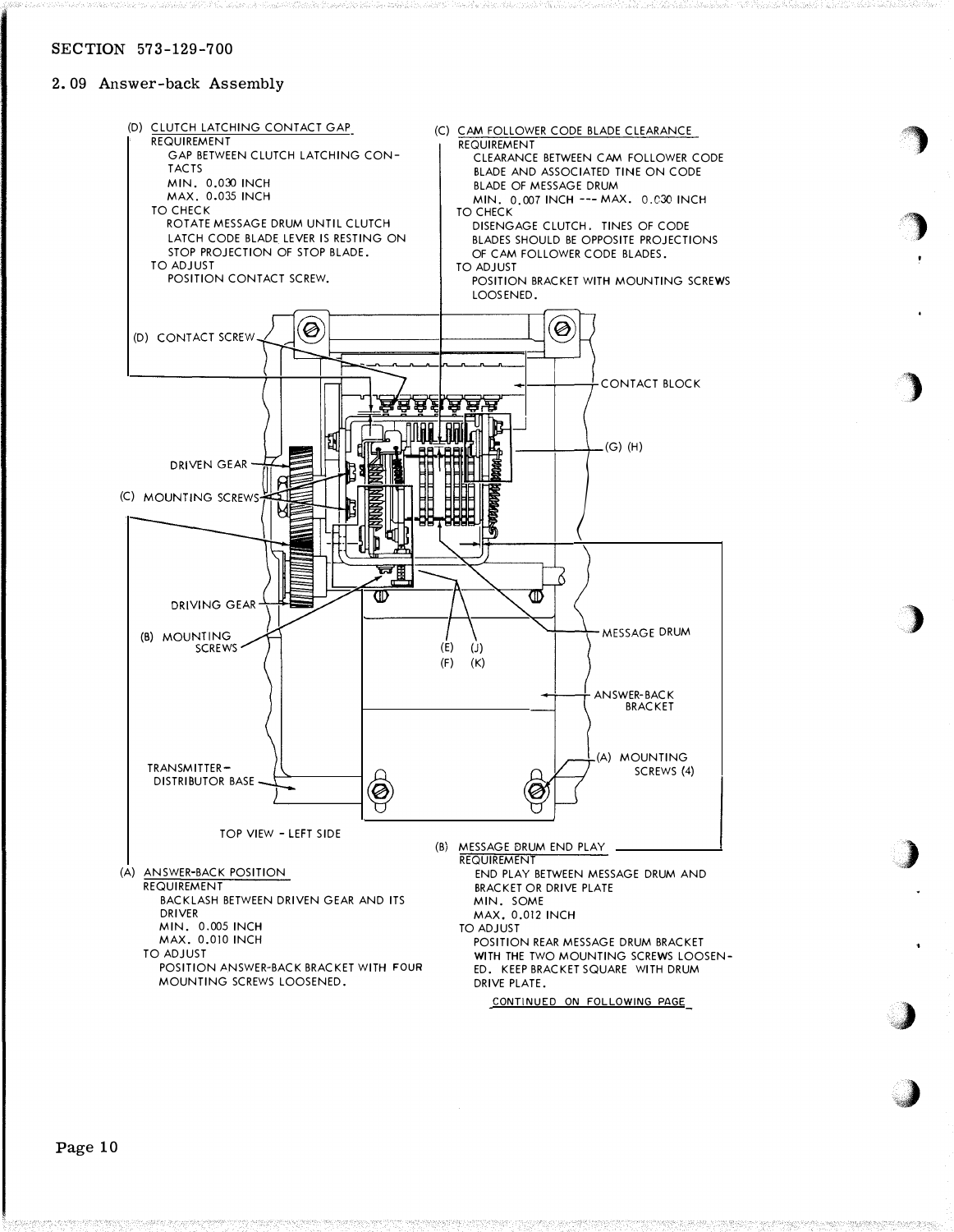

**CONTRACTOR**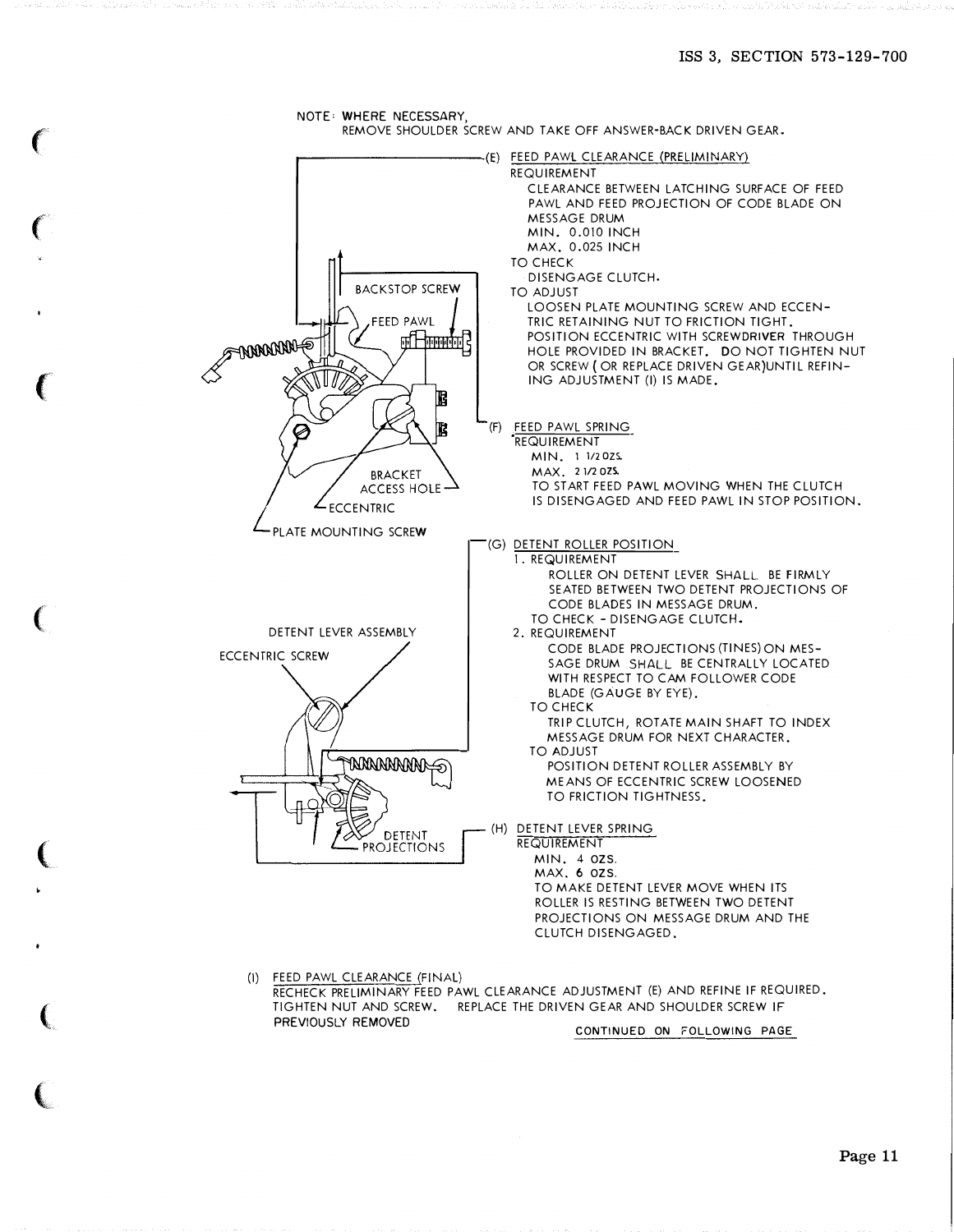# 2. 09 Answer-back Assembly (Cont)





### (K) DRIVE PLATE SPRING REQUIREMENT MIN. 18 OZS. MAX. 24 OZS. TO MOVE FEED PAWL FROM STOP POSITION (CLUTCH DISENGAGED).

**)** 

'}

 $\blacktriangleright$ 

:)

 $\int$ 

�

 $\rightarrow$ 

,,,, .  $\mathcal{I}$ 

CONTINUED ON THE FOLLOWING PAGE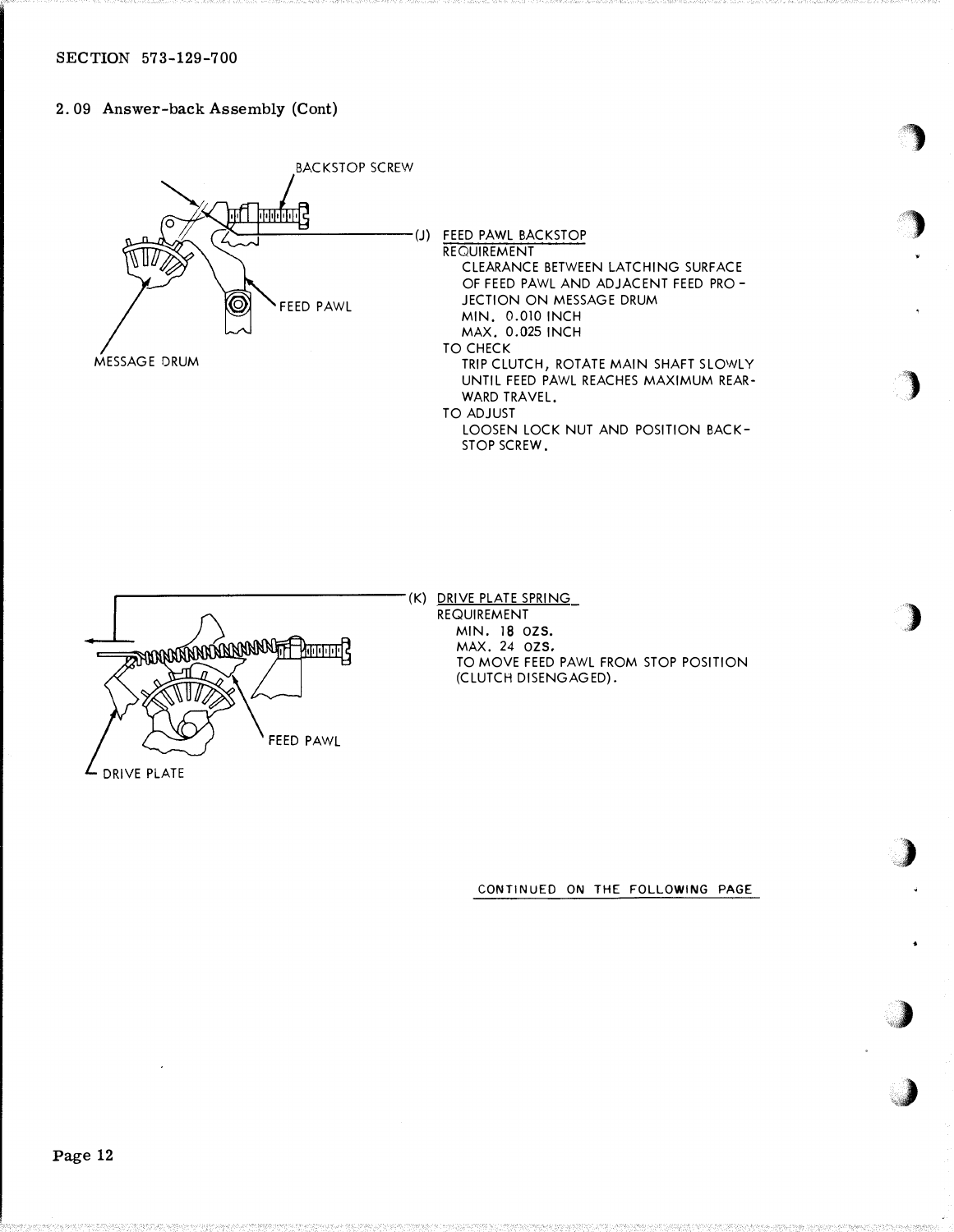# 3. CODING THE ANSWER-BACK ASSEMBLY

and the state of the state of the state of

•

 $\sim$ 

I. THE MESSAGE DRUM HAS A CAPACITY OF 21 CHARACTERS. CHARACTERS ARE DETERMINED BY DETACHABLE CODE BLADES SET IN THE MESSAGE DRUM. SINCE PROJECTIONS ON THE CODE BLADES ARE USED TO ROTATE THE DRUM, ALL OF ITS 21 SLOTS MUST BE OCCUPIED BY A BLADE.

2. THE LAST CHARACTER TRANSMITTED IS DETERMINED BY A SPECIAL STOP CODE BLADE. THIS CHARACTER MUST ALWAYS BE A LTRS COMBINATION AND ITS POSITION DETERMINES THE LOCATION OF SLOT 21.

3. CODE A BLADE BY BREAKING OFF THE UNWANTED TINES AT THE SCORED LINE AT THE BASE OF THE TINE. TINES WHICH ARE TO BE REMOVED FOR A PARTICULAR CHARACTER ARE SHOWN ON THE FOLLOWING PAGE. TO PREVENT DISTORTION OF A CODE BLADE, EACH BLADE SHOULD BE HELD SECURELY NEAR THE SCORE MARK OF THE TINE TO BE REMOVED.



4. PLACE AN "0" RING IN THE GROOVE ON THE RIM OF THE MESSAGE DRUM WHICH IS FURTHEST FROM THE SLOT IN THE CENTER PORTION OF THE DRUM. INSTALL A STOP BLADE IN SLOT 21 BY FIRST INSERTING THE BLADE UNDER THE "0" RING AND THEN ROTATING THE BLADE TOWARD THE CENTER OF THE DRUM UNTIL IT IS FULLY SEATED.

CONTINUED ON THE FOLLOWING PAGE